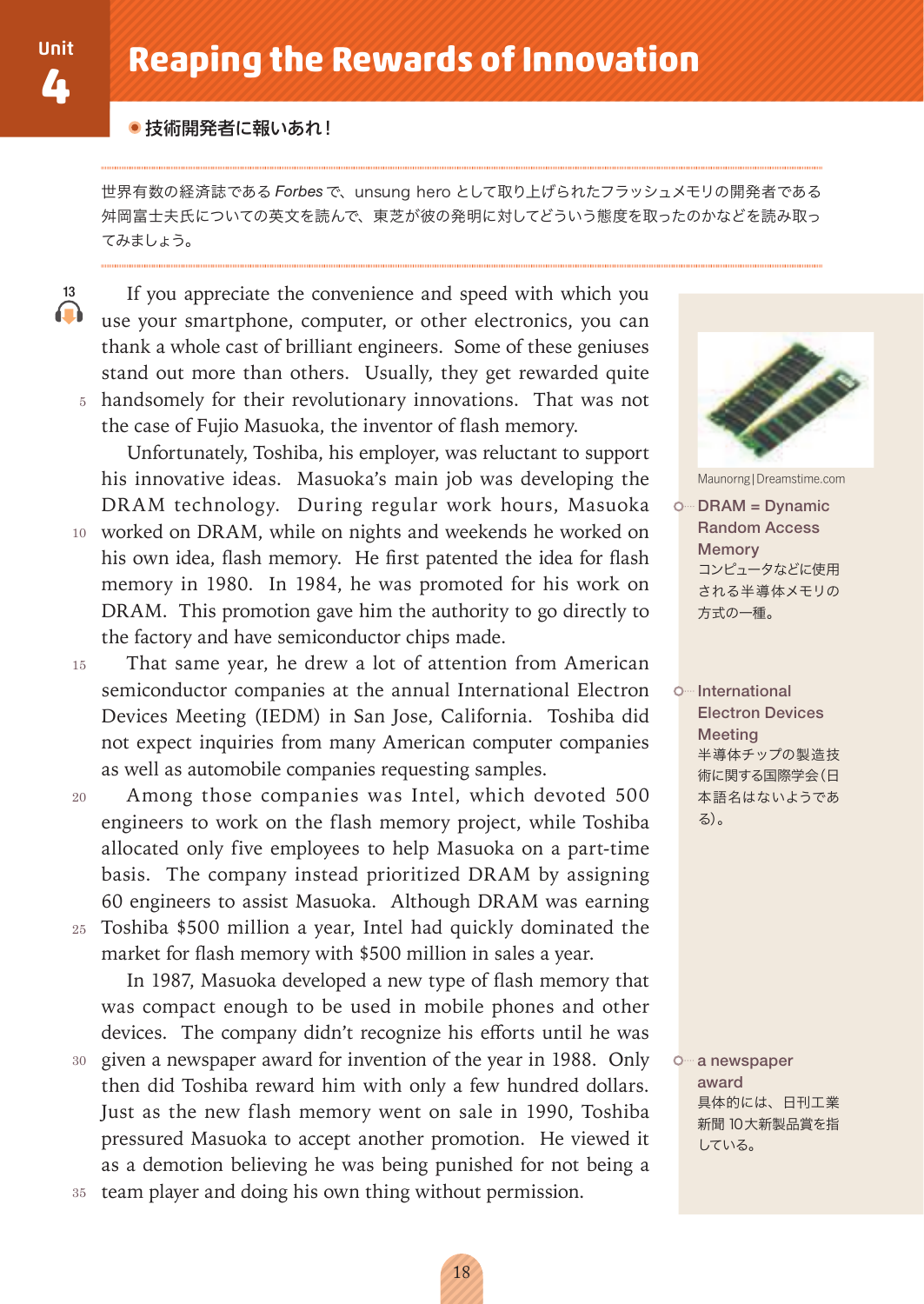By 1994, Masuoka quit his job at Toshiba to work at Tohoku University. In December 2001, Toshiba ended its sales of DRAM and focused on flash memory. At the time, Toshiba was earning more than \$1.2 billion a year from memory sales in a market 40 worth \$76 billion. In 2006, Masuoka settled a lawsuit with Toshiba for compensation of the patent for flash memory. He demanded 1 billion yen, but settled with the company for 87 million yen.

This is not the only time that a Japanese company benefitted 45 immensely from an employee's revolutionary creation. Shuji Nakamura, the inventor of the technology that leads to the development of blue LEDs, also ended up in a court battle with his company, Nichia Corporation.

It can be argued that one of the greatest strengths of Japanese 50 industry is teamwork. For some companies, that means individual initiative can be frowned upon and discouraged by upper management. The question is: do the fruits of labor of Japanese employees belong exclusively to the company? At the very least, current and future managers should keep in their 55 memories the history of flash memory.

 $(527 \text{ words})$ 



イラスト:佐々木健一



MarkSwallow/iStockphoto.com

- O Shuji Nakamura 中村修二 (1954 - ) 2014 年に、赤崎勇氏、天野 浩氏と共同でノーベル 物理学賞を受賞。
- O<sup>...</sup> Nichia Corporation 日亜化学工業株式会社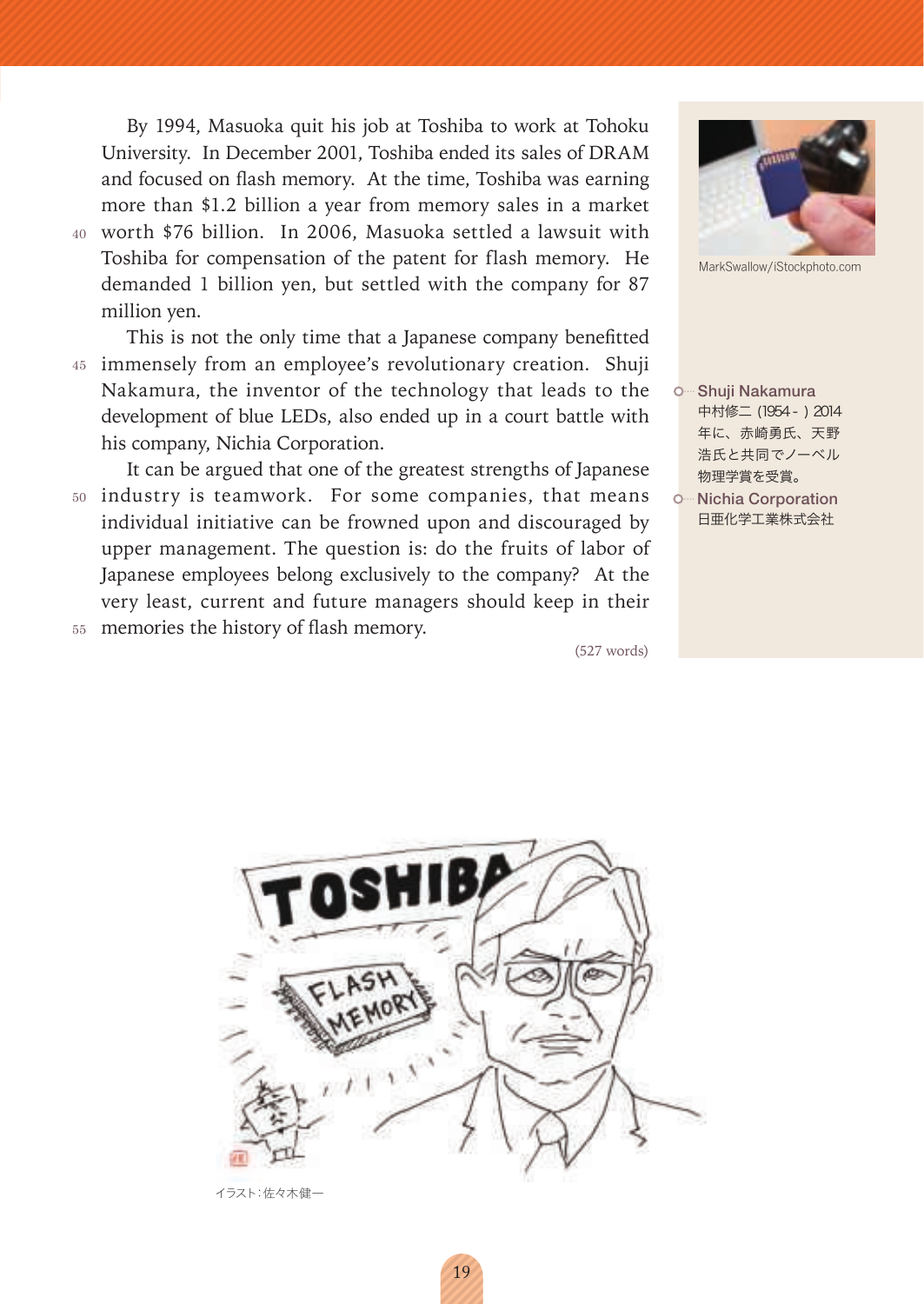# **Exercises**

|     | 設問に答えなさい。                                                                                                                                                                                  |        |         |              |        |
|-----|--------------------------------------------------------------------------------------------------------------------------------------------------------------------------------------------|--------|---------|--------------|--------|
| 1)  | 次の語句の日本語の意味を答えなさい。                                                                                                                                                                         |        |         |              |        |
|     | revolutionary innovation                                                                                                                                                                   | reward | lawsuit | compensation | patent |
|     | 2) フラッシュメモリ開発に対する Intel と東芝の人員の当て方の違いを日本語で説明しなさい。<br>Intel がフラッシュメモリの開発に精力をつぎ込んでいた頃、東芝の状況はどうでしたか。日本語で<br>説明しなさい。                                                                           |        |         |              |        |
| 3). |                                                                                                                                                                                            |        |         |              |        |
|     | 4) 舛岡氏が東芝を相手取って訴訟を起こしたのはどうしてですか。日本語で説明しなさい。                                                                                                                                                |        |         |              |        |
|     | 5) It can be argued that one of the greatest strengths of Japanese industry is<br>teamwork. (1.49-1.50) を日本語に訳しなさい。                                                                        |        |         |              |        |
|     | 本文の内容に合うように、次の質問の答えを選びなさい。                                                                                                                                                                 |        |         |              |        |
|     | 1) What was Masuoka able to do in 1984 that he could not have done before?                                                                                                                 |        |         |              |        |
|     | To work overtime on nights and weekend.<br>a)<br>To continue developing DRAM technology.<br>b)<br>To have his semiconductor chip made in the factory.<br>C)<br>To transfer to Intel.<br>d) |        |         |              |        |
| 2)  | What was Toshiba's priority in 1984?<br>To work with Intel as a partner.<br>a)<br>To promote flash memory.<br>b)                                                                           |        |         |              |        |

- c) To develop its DRAM product.
- d) To compete with American companies in DRAM technology.

### ■■ 本文の内容と一致しているものにはTを、一致していないものにはFを記入しなさい。

- 1) \_\_\_\_\_\_\_ Masuoka worked on DRAM at night and on weekends.
- 2) \_\_\_\_\_\_ Masuoka worked overtime hours developing flash memory.